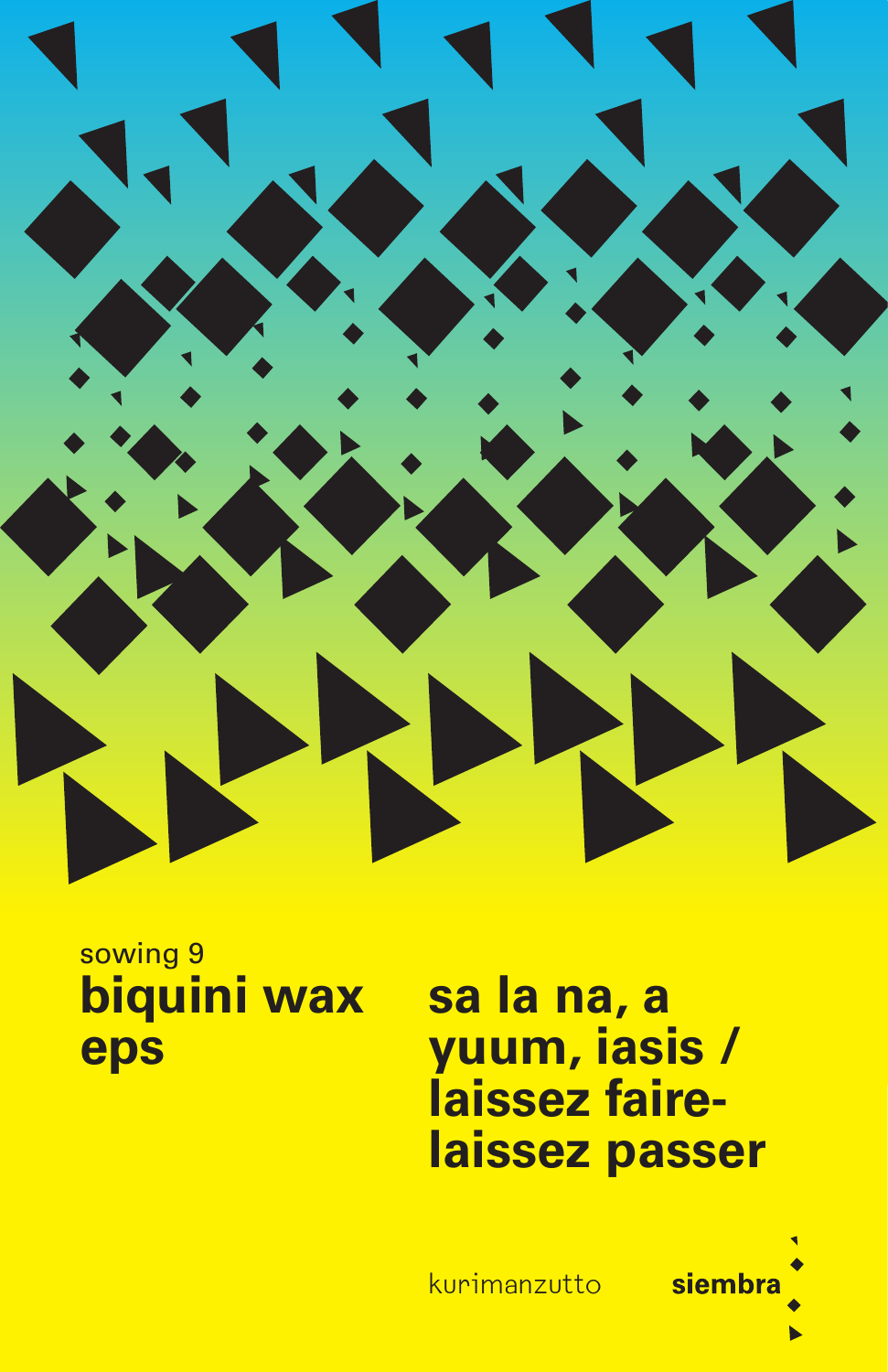*Sa la na, a yuum, iasis / laissez faire-laissez passer* by the artist collective Biquini Wax (BW/EPS). This multimedia installation is conceived as a parodical allegory of Mexico's economic liberalization between 1986 and 1996. Here, the anatomy of Keiko —the first superstar killer whale— operates as the vessel of a poetic and objectual scenification that turns its carcass into a museum populated with material urban culture. This digestive environment, fashioned from the remains of the maritime beast, is a powerful economic metaphor of how neoliberal policies intertwine with a Latin American context proper to late capitalism.

A three-level narrative is deployed by the piece. The first level represents Keiko's life events from 1986 to 1996, during his captivity in Mexican amusement park Reino Aventura. The second level corresponds to Mexico's political and economic history, during the key years for the establishment of neoliberalism.

Finally, the third level recovers Keiko's relationship with instances of mass culture that echoed this oceanic —or economic— openness. Together, these registers propose a metaphoric image of Mexico's captive economic liberalization through the idealization of Willy/ Keiko's freedom, effectively enabling a parody of the "postmodern pastiche" by interrupting the idea of free market utopia and exploring its successive collapse.

The installation, previously presented at the Palais de Tokyo, is constructed with a fiberglass replica of a 7-meterlong orca —similar to Keiko's real-life size— that contains a series of sculptures made with malleable foamy, representing subsets pertaining to the 10 years that the whale spent in Mexico. Through these objects, time is presented as references to pop culture and television consumption of the period —a medium that transformed Keiko into Willy, an export commodity and ideal of capitalist freedom.

This work includes a two-channel video: in one channel Keiko, interpreted by a mask designed in the snapchat platform as he performs an interview with himself, vocalized in the cetacean language. The second channel shows iconic scenes from *Free Willy*, the Hollywood movie that launched the killer whale into global stardom.